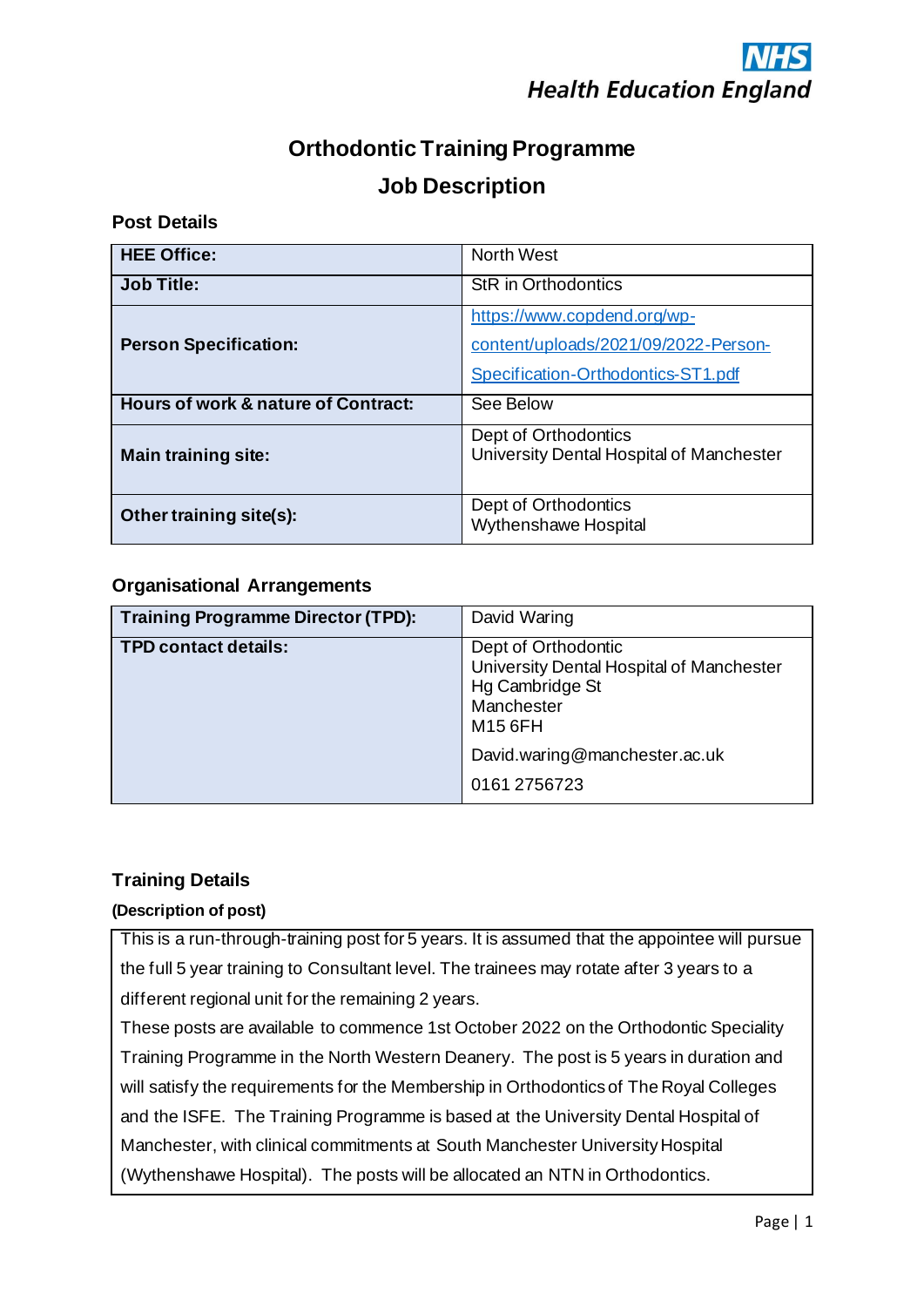## **Duties and Responsibilities of postholder**

These are non-resident posts at the hospitals in the training scheme.

The appointments are for 12 months in the first instance, renewable subject to satisfactory reports to a total of 5 years. The posts will comprise all aspects of orthodontic practice, including attendance at new patient clinics, management and treatment of malocclusion in children and adults.

There are no out of hours on-call commitments. There is a commitment to cover casual patients according to a departmental rota.

Study leave facilities are available in accordance with the Terms and Conditions of Service subject to the approval of the Educational Supervisor and the Programme Director.

Administrative duties will include attendance at departmental meetings and undertaking some departmental administration.

The junior doctor accepts that he/she will also perform duties in occasional emergencies and unforeseen circumstances at the request of the appropriate Consultant, in consultation where practicable with his/her colleagues both senior and junior. It has been agreed between the profession and the Department that while juniors accept that they will perform such duties, the Secretary of State stresses that additional commitments arising under this sub-section are exceptional and in particular the juniors should not be required to undertake work of this kind for prolonged periods or on a regular basis.

The post holders may wish to register for an MSc. degree at the University of Manchester or other institution which is undertaken over 3 years part-time.

## **Description of main training site**

Orthodontic Department – Manchester Dental Hospital

The clinical facilities were re-equipped in 2017 and are situated in the West quadrant of the dental school. Orthodontics has sole use of 8 fully equipped dental units, plus access to a large multidisciplinary clinic that is composed of its own waiting area, three dental surgeries, one seminar room and oral hygiene room. The clinic incorporates University and Trust network access points on each dental unit

The secretarial offices are next to the main clinical area.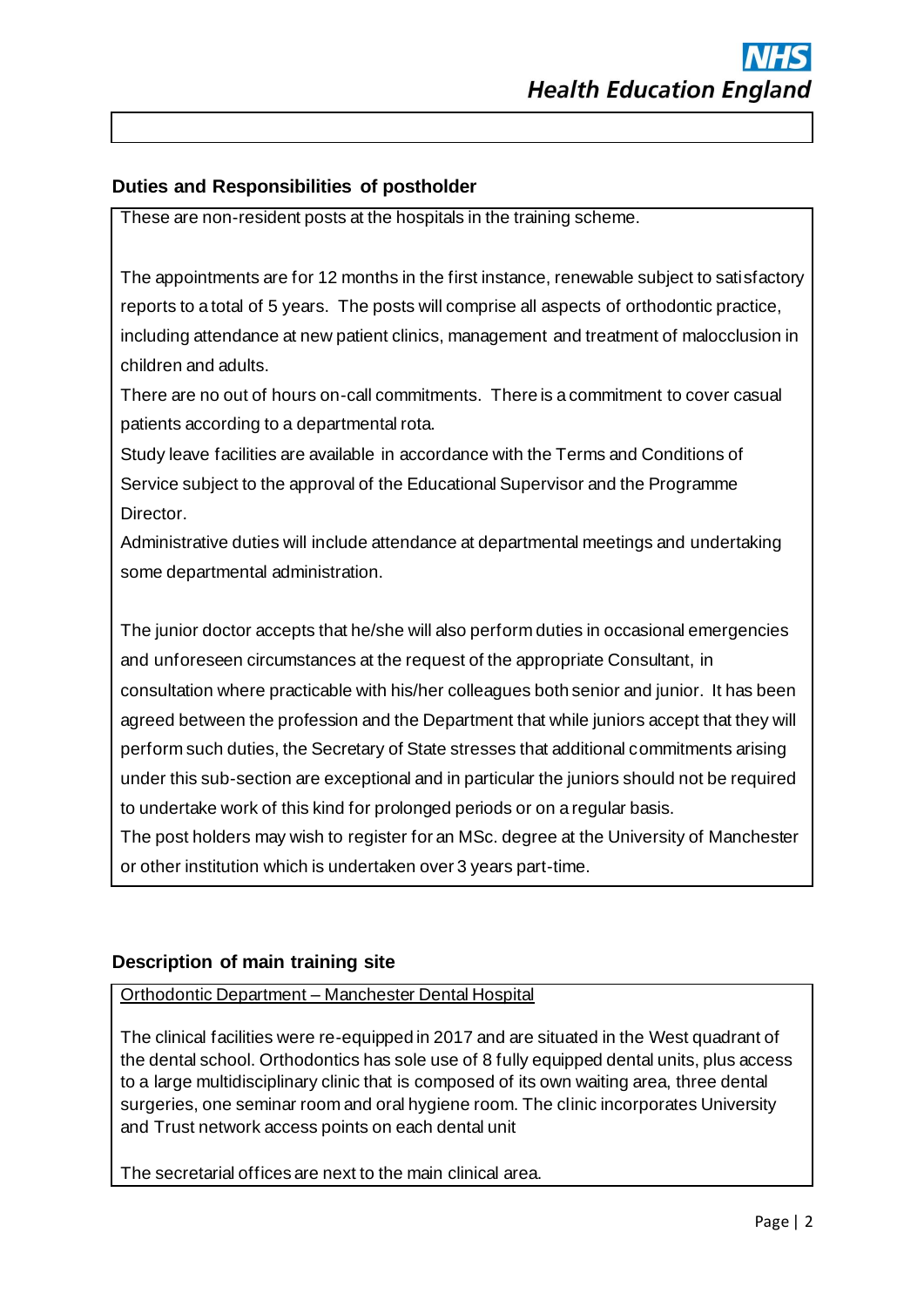There is also a staff area this is equipped with 4 computers, scanners, printers and digitiser. These computers have access to the AJO and JCO via the network and also direct links to the on-line versions of the Journal of Orthodontics, European Journal of Orthodontics and the American Journal of Orthodontics.

The Regional Cleft Lip and Palate centre is situated in the new Manchester Children's Hospital.

## **Description of second training site**

Wythenshawe Hospital is located close to Manchester Airport, approximately 8 miles from the city centre. It provides the full district general hospital range of services along with regional and supra regional specialist services. It is a large teaching trust with strong education and research links with the University of Manchester.

### Orthodontic Department

This is part of the Maxillofacial Unit and the Division of Surgery. It provides a secondary and tertiary consultation service for the specialist orthodontic practitioners and general dental practitioners in the area, and other hospital specialists.

The department treats predominately complex and multidisciplinary cases. There are well established joint clinics with our Maxillofacial and Restorative colleagues and strong links with the North West sleep lab and medical physics.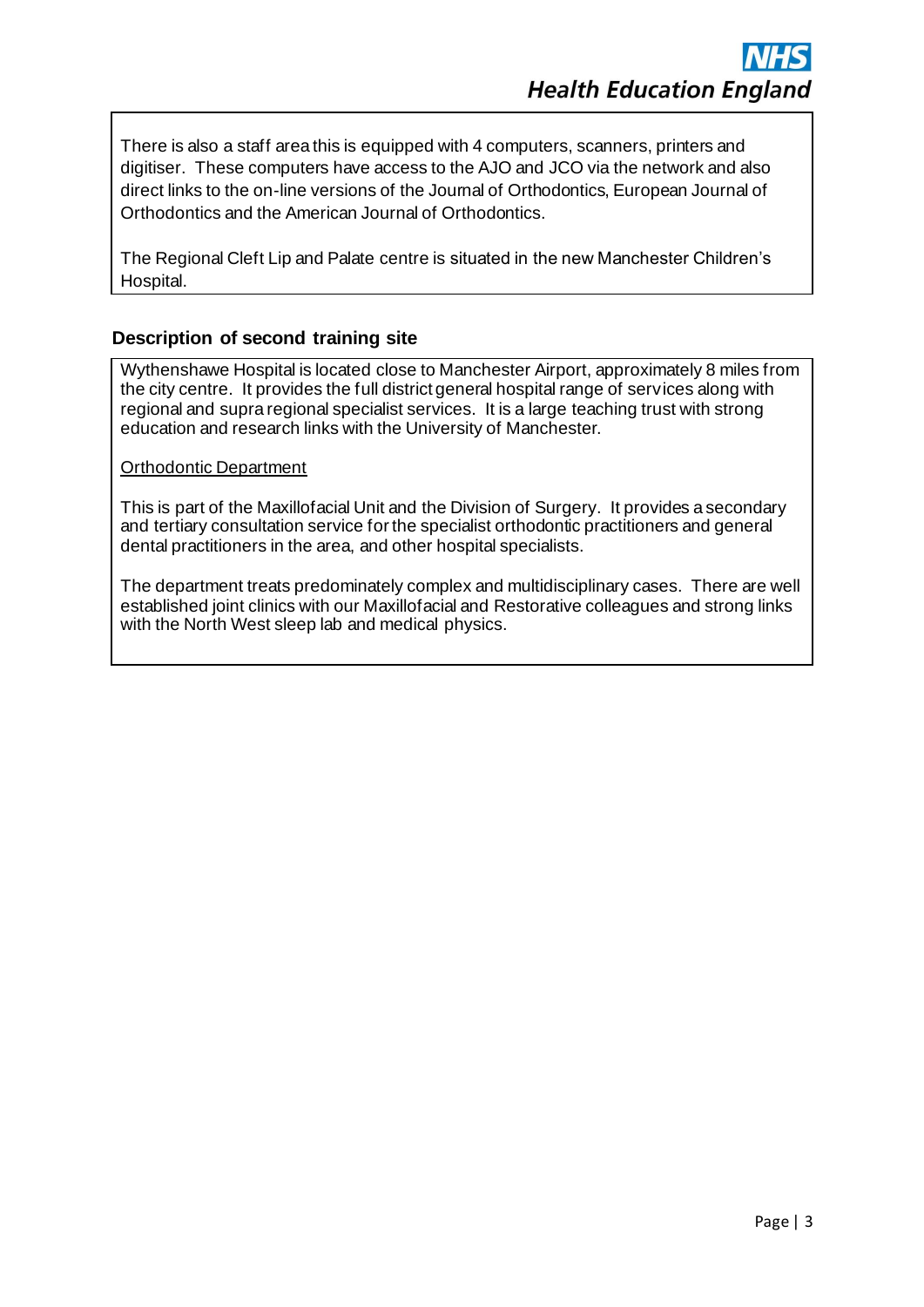# **NHS**<br>Health Education England

## **Staff involved in training:**

| <b>Job Title</b><br><b>Name</b> |                                                  | <b>Site</b>          | <b>Role</b> |
|---------------------------------|--------------------------------------------------|----------------------|-------------|
| Miss Victoria Elton             | Consultant in Orthodontics, Clinical Lead        | <b>MUDH</b>          |             |
| Mr David Waring                 | Consultant in Orthodontics, TPD                  | <b>MUDH</b>          |             |
| Mr Richard Needham              | <b>Consultant in Orthodontics</b>                | <b>MUDH</b>          |             |
| Miss Mariyah Nazir              | <b>Consultant in Orthodontics</b>                | <b>MUDH</b>          |             |
| Mr Jonathan Smith               | <b>Consultant in Orthodontics</b>                | <b>MUDH</b>          |             |
| Mr Simon Watkinson              | <b>Consultant in Orthodontics</b><br><b>MUDH</b> |                      |             |
| Miss Charlotte Dugdale          | <b>Consultant in Orthodontics</b>                | <b>MUDH</b>          |             |
| Mr Ovais Malik                  | Consultant in Orthodontics                       | <b>MUDH</b>          |             |
| Miss Madeleine Storey           | <b>Consultant in Orthodontics</b>                | <b>MUDH</b>          |             |
| Miss Hanieh Javidi              | Consultant in Orthodontics/Senior                | <b>MUDH</b>          |             |
|                                 | Lecturer in Orthodontics                         |                      |             |
| <b>VACANT</b>                   | Academic Programme Director                      | <b>UoM</b>           |             |
| Mr Ahmed.el-angbawi             | Senior Lecturer in Orthodontics                  | <b>UoM</b>           |             |
| Mrs S Caldwell                  | <b>Consultant Orthodontist</b>                   | Wythenshawe Hospital |             |
|                                 |                                                  |                      |             |
| Mr Mohammed Hania               | Post CCST                                        | <b>MUDH</b>          |             |
| Miss Naoimi Prado               | Post CCST                                        | <b>MUDH</b>          |             |
| Miss Emer Byrne                 | Post CCST                                        | <b>MUDH</b>          |             |
| Miss Laura Ewbank               | Post CCST                                        | <b>MUDH</b>          |             |
| Mr Liam Monaghan                | Post CCST                                        | <b>MUDH</b>          |             |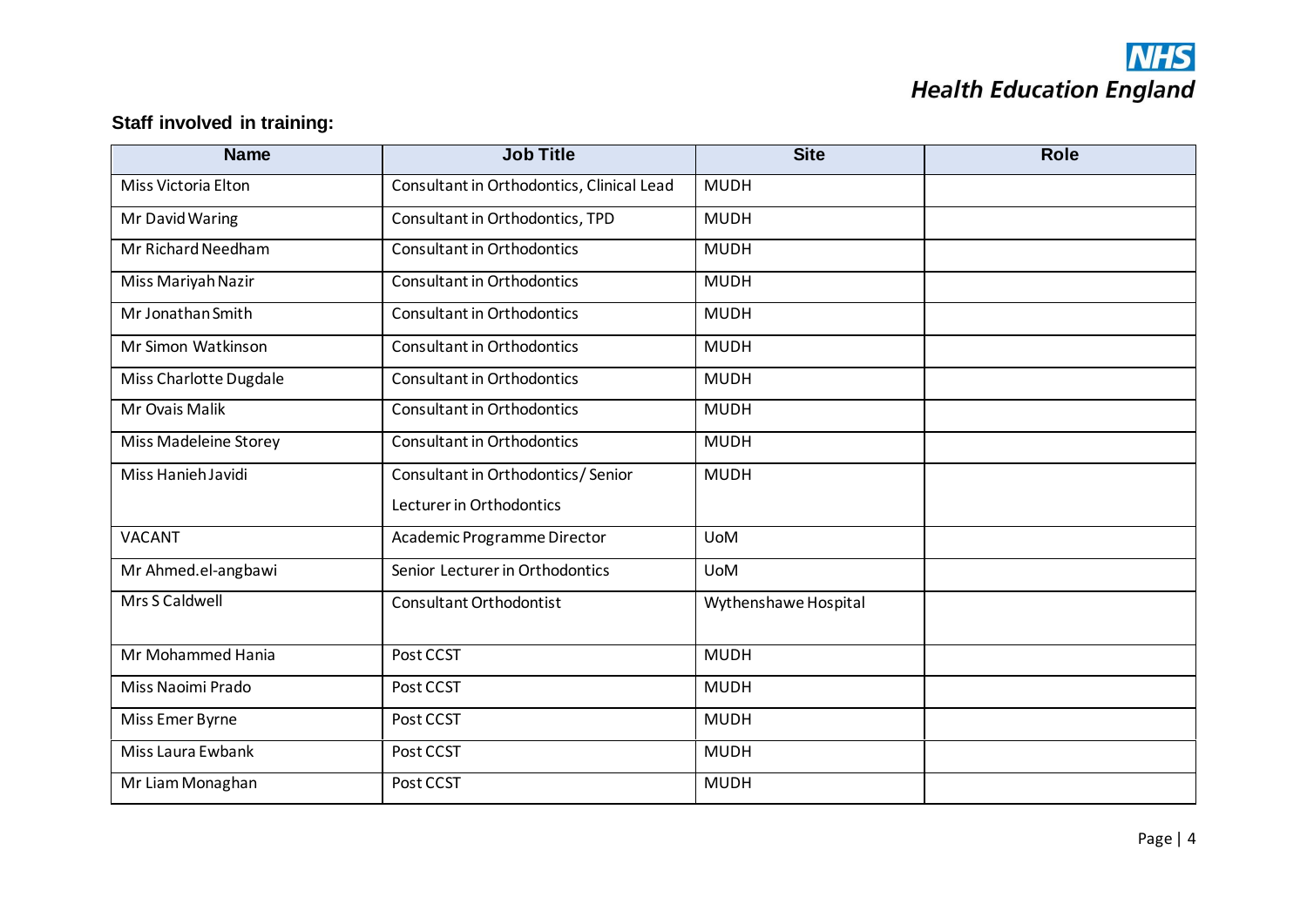

# **NHS**<br>Health Education England

| 3 Orthodontic Therapists | <b>MUDH</b> |  |
|--------------------------|-------------|--|
|                          |             |  |
|                          |             |  |
|                          |             |  |
|                          |             |  |
|                          |             |  |
|                          |             |  |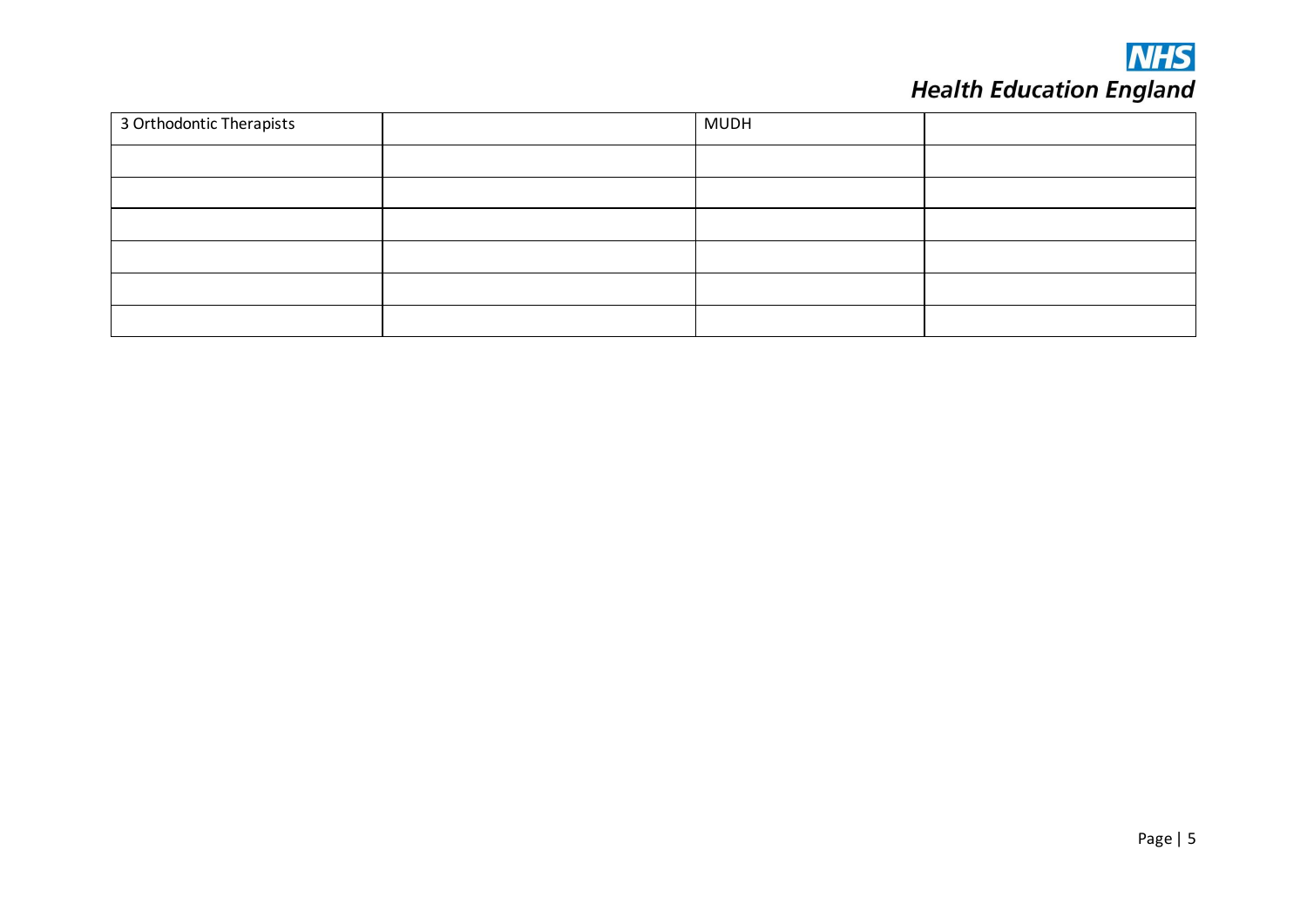## **NHS**<br>Health Education England

**Indicative timetable (details are subject to change)**

## **Week 1**

|           | Mon            | <b>Tue</b> | <b>Wed</b>                          | Thu         | Fri     |
|-----------|----------------|------------|-------------------------------------|-------------|---------|
| AM        | Clinic         | W'shawe    | <b>Core Teaching</b><br><b>MUDH</b> | <b>MUDH</b> | W'shawe |
| <b>PM</b> | Research/Admin | W'shawe    | <b>Core Teaching</b><br><b>MUDH</b> | <b>MUDH</b> | W'shawe |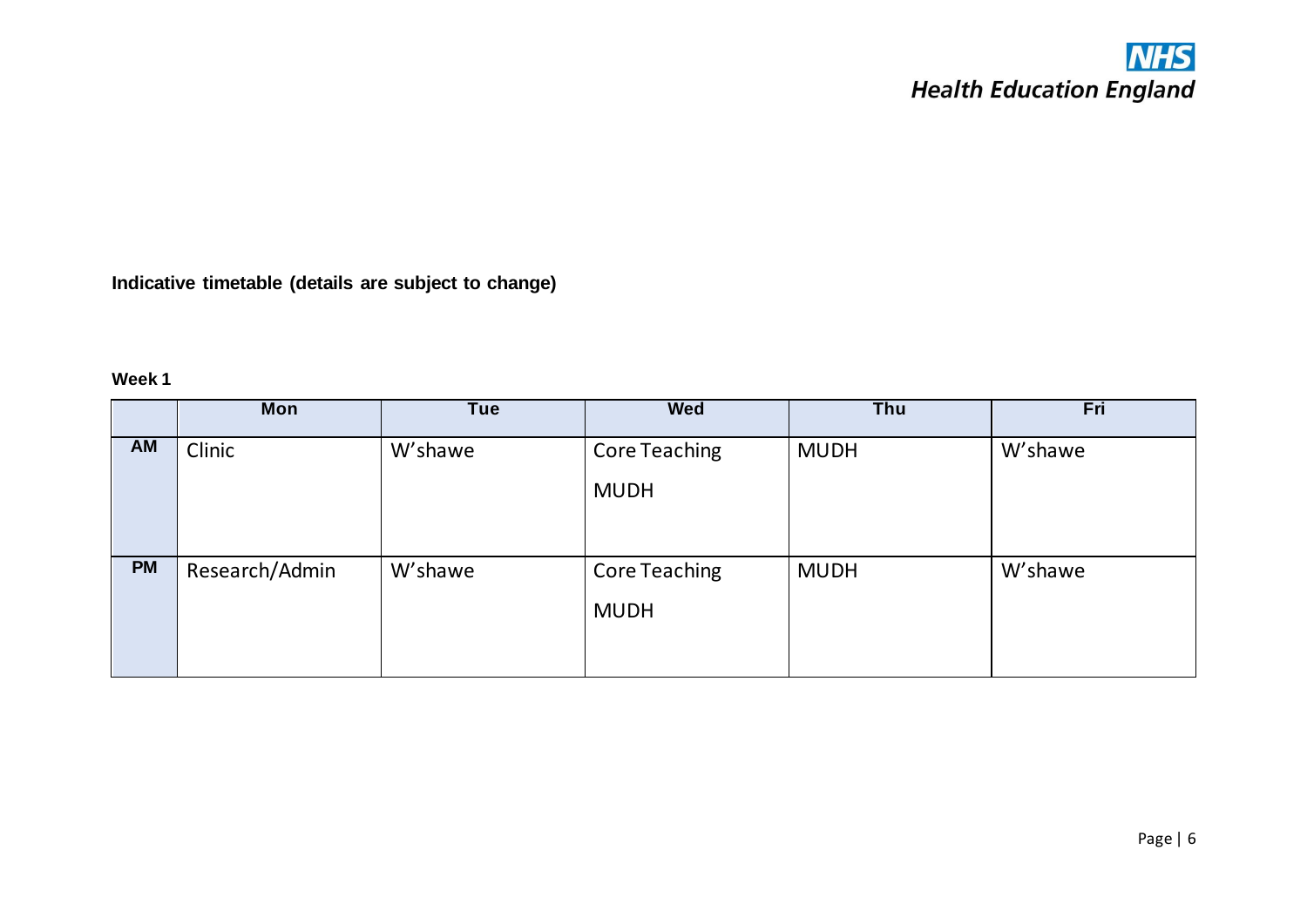## **Terms and Conditions**

### **General**

The post is covered by the Terms and Conditions of Service of Hospital Medical and Dental Staff.

The appointee would be required to live within a reasonable distance

from the base hospital. The agreement of the Authority to removal should be sought prior to entering into any removal arrangements, expenses will be reimbursed and grants paid only when the Authority is satisfied:

- that the practitioner is an eligible practitioner in accordance with
- the regulations;
- that the removal of the practitioner's home is required;
- that the arrangements proposed are reasonable.

### **Study Leave**

Study leave facilities are available in accordance with the Terms and Conditions of Service subject to the approval of the Educational Supervisor and the Programme Director.

#### **Annual Leave**

Please see below link to 2016 Junior Doctors and Dentists Terms and Conditions of Service

[https://www.nhsemployers.org/search?search=terms+and+conditions+for+dentists+in+trai](https://www.nhsemployers.org/search?search=terms+and+conditions+for+dentists+in+training) [ning](https://www.nhsemployers.org/search?search=terms+and+conditions+for+dentists+in+training)

Link correct as of 02/12/21